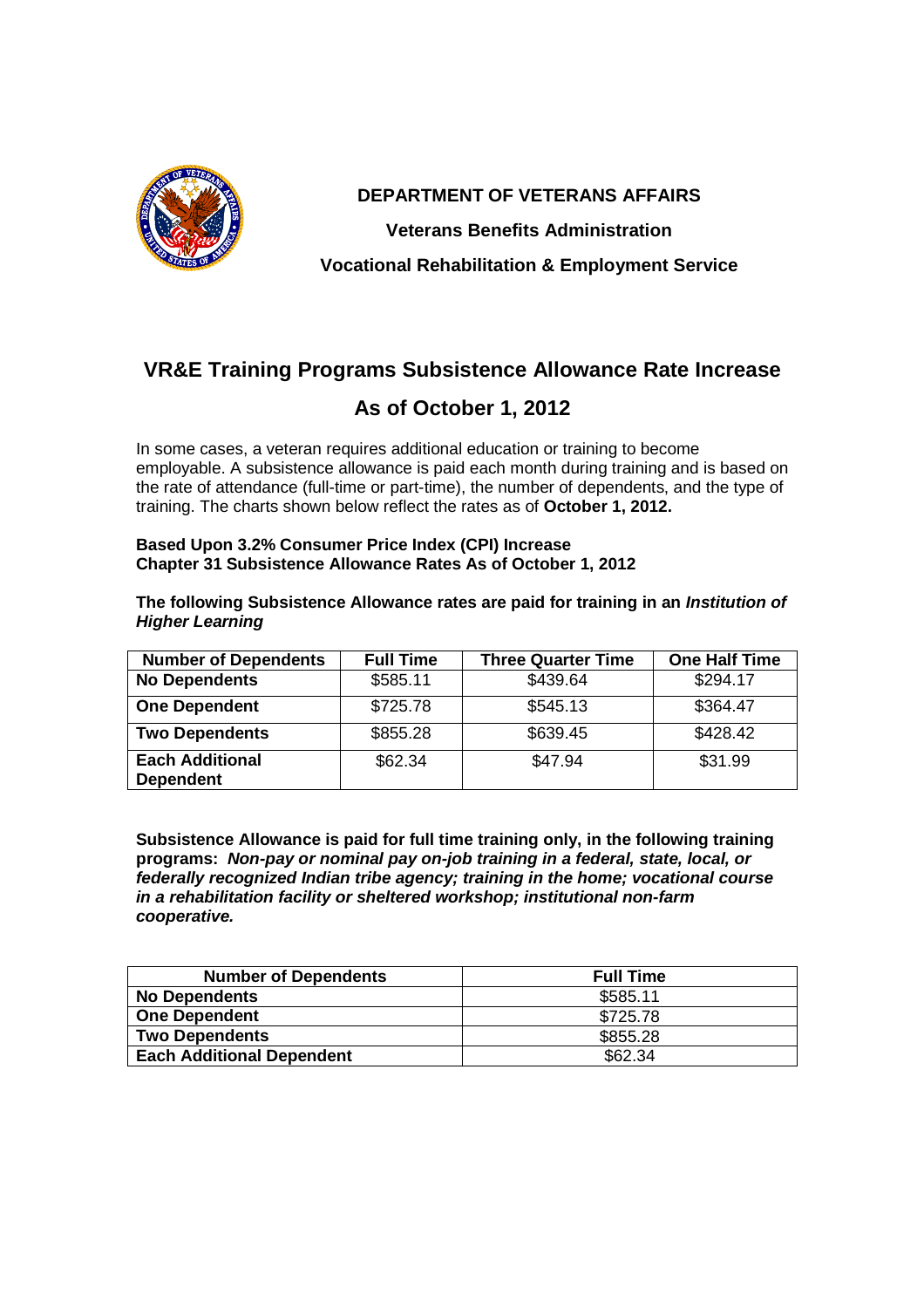**The following rates are paid for Work Experience programs: Non-pay or nominal pay work experience in a federal, state, local or federally recognized Indian tribe agency.**

| <b>Number of Dependents</b>                | <b>Full Time</b> | <b>Three Quarter Time</b> | <b>One Half Time</b> |
|--------------------------------------------|------------------|---------------------------|----------------------|
| <b>No Dependents</b>                       | \$585.11         | \$439.64                  | \$294.17             |
| <b>One Dependent</b>                       | \$725.78         | \$545.13                  | \$364.47             |
| <b>Two Dependents</b>                      | \$855.28         | \$639.45                  | \$428.42             |
| <b>Each Additional</b><br><b>Dependent</b> | \$62.34          | \$47.94                   | \$31.99              |

**Subsistence Allowance is paid for full time training only in the following training programs:** *Farm Cooperative, Apprenticeship, or other On-Job Training:*

| <b>Number of Dependents</b>      | <b>Full Time</b> |
|----------------------------------|------------------|
| No Dependent                     | \$511.58         |
| <b>One Dependent</b>             | \$618.65         |
| <b>Two Dependents</b>            | \$713.00         |
| <b>Each Additional Dependent</b> | \$46.38          |

**Subsistence Allowance is paid at the following rates for combined training programs:** *Combination of Institutional and On-Job Training (Full Time Rate Only):*

| <b>Number of Dependents</b> | <b>Institutional Greater than</b> | On-the-Job Greater than |
|-----------------------------|-----------------------------------|-------------------------|
|                             | <b>One Half</b>                   | <b>One Half</b>         |
| <b>No Dependent</b>         | \$585.11                          | \$511.58                |
| <b>One Dependent</b>        | \$725.78                          | \$618.65                |
| <b>Two Dependents</b>       | \$855.28                          | \$713.00                |
| <b>Each Additional</b>      | \$62.34                           | \$46.38                 |
| <b>Dependent</b>            |                                   |                         |

**Subsistence Allowance is paid at the following rates for Non-farm Cooperative Training:** *Non-farm Cooperative Institutional Training and Non-farm Cooperative On-Job Training - Full Time Rate Only:*

| <b>Number of Dependents</b> | <b>FT Non-Farm</b>        | FT Non-Farm Coop/On- |
|-----------------------------|---------------------------|----------------------|
|                             | <b>Coop/Institutional</b> | the-Job              |
| <b>No Dependent</b>         | \$585.11                  | \$511.58             |
| <b>One Dependent</b>        | \$725.78                  | \$618.65             |
| <b>Two Dependents</b>       | \$855.28                  | \$713.00             |
| <b>Each Additional</b>      | \$62.34                   | \$46.38              |
| <b>Dependent</b>            |                           |                      |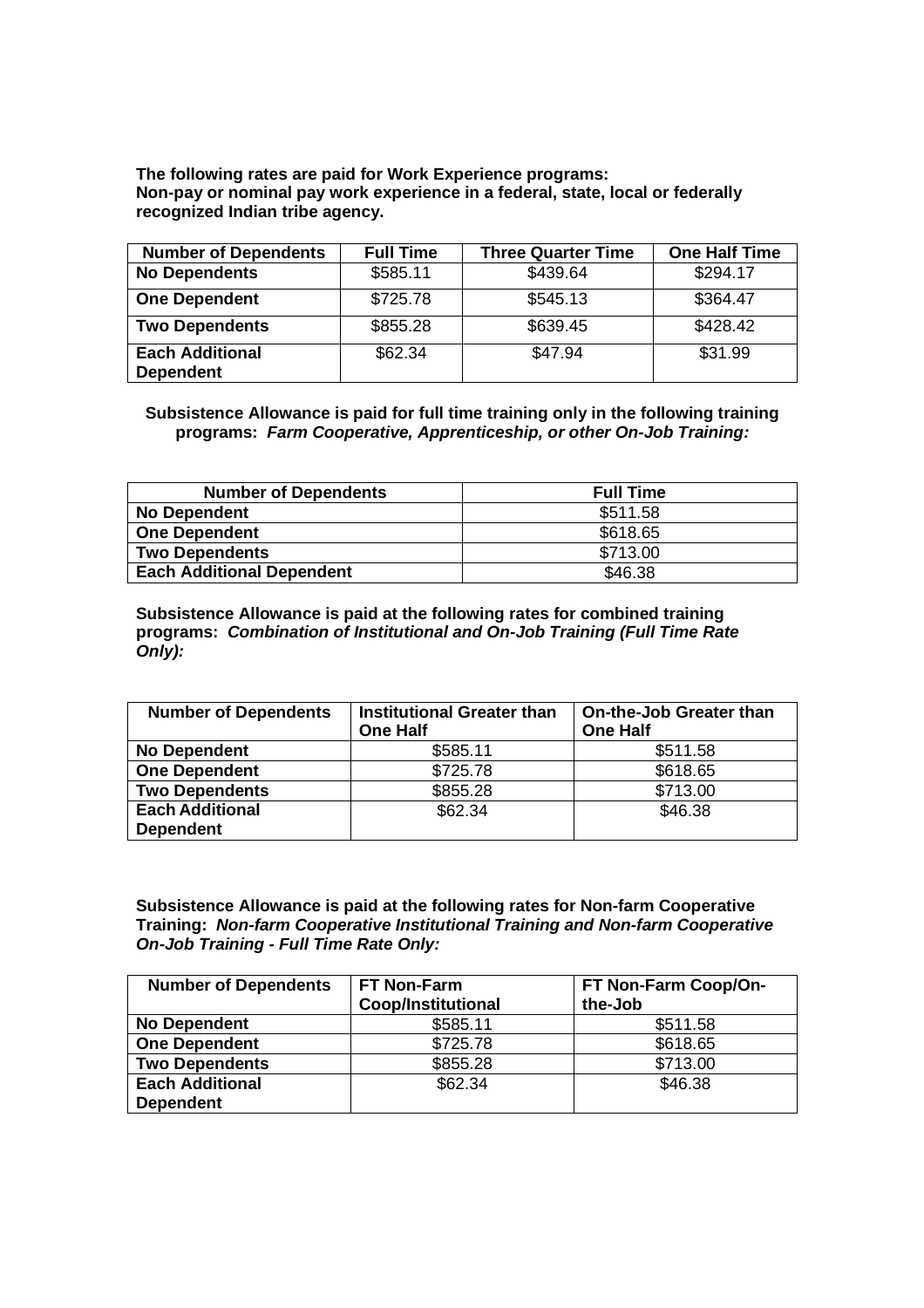**Subsistence Allowance is paid at the following rates for Independent Living programs:** *A subsistence allowance is paid each month during the period of enrollment in a rehabilitation facility when a veteran is pursuing an approved Independent Living Program plan. Subsistence allowance paid during a period of Independent Living Services is based on rate of pursuit and number of dependents. Independent Living subsistence allowance rates:*

| <b>Number of Dependents</b>                | <b>Full Time</b> | <b>Three Quarter Time</b> | <b>One Half Time</b> |
|--------------------------------------------|------------------|---------------------------|----------------------|
| <b>No Dependents</b>                       | \$585.11         | \$439.64                  | \$294.17             |
| <b>One Dependent</b>                       | \$725.78         | \$545.13                  | \$364.47             |
| <b>Two Dependents</b>                      | \$855.28         | \$639.45                  | \$428.42             |
| <b>Each Additional</b><br><b>Dependent</b> | \$62.34          | \$47.94                   | \$31.99              |

**Subsistence Allowance is paid at the following rates for Extended Evaluation programs:** *A subsistence allowance is paid each month during the period of enrollment in a rehabilitation facility when a veteran requires this service for the purpose of extended evaluation. Subsistence allowance during a period of extended evaluation is paid based on the rate of attendance and the number of dependents. Extended Evaluation program subsistence allowance rates:*

| Number of         | <b>Full Time</b> | <b>Three Quarter</b> | <b>One Half Time</b> | <b>One Quarter</b> |
|-------------------|------------------|----------------------|----------------------|--------------------|
| <b>Dependents</b> |                  | Time                 |                      | <b>Time</b>        |
| <b>No</b>         | \$585.11         | \$439.64             | \$294.17             | \$147.06           |
| <b>Dependents</b> |                  |                      |                      |                    |
| <b>One</b>        | \$725.78         | \$545.13             | \$364.47             | \$182.25           |
| <b>Dependent</b>  |                  |                      |                      |                    |
| Two               | \$855.28         | \$639.45             | \$428.42             | \$214.21           |
| <b>Dependents</b> |                  |                      |                      |                    |
| Each              | \$62.34          | \$47.94              | \$31.99              | \$15.95            |
| <b>Additional</b> |                  |                      |                      |                    |
| <b>Dependent</b>  |                  |                      |                      |                    |

### **Election of alternate subsistence allowance under Public Law 111-377**

As an informational addendum to this form letter, the following subsistence allowance option has been included. The law implementing this allowance option became effective in late fiscal year 2011, and is included here for your use in comparing options for subsistence which may be open to the Veteran participant.

Public Law 111-377, Section 205 amended Title 38 of the United Sates Code, Section 3108(b), effective August 1, 2011. This change in the law authorizes VA to allow a Veteran, entitled to both a Chapter 31 subsistence allowance and Post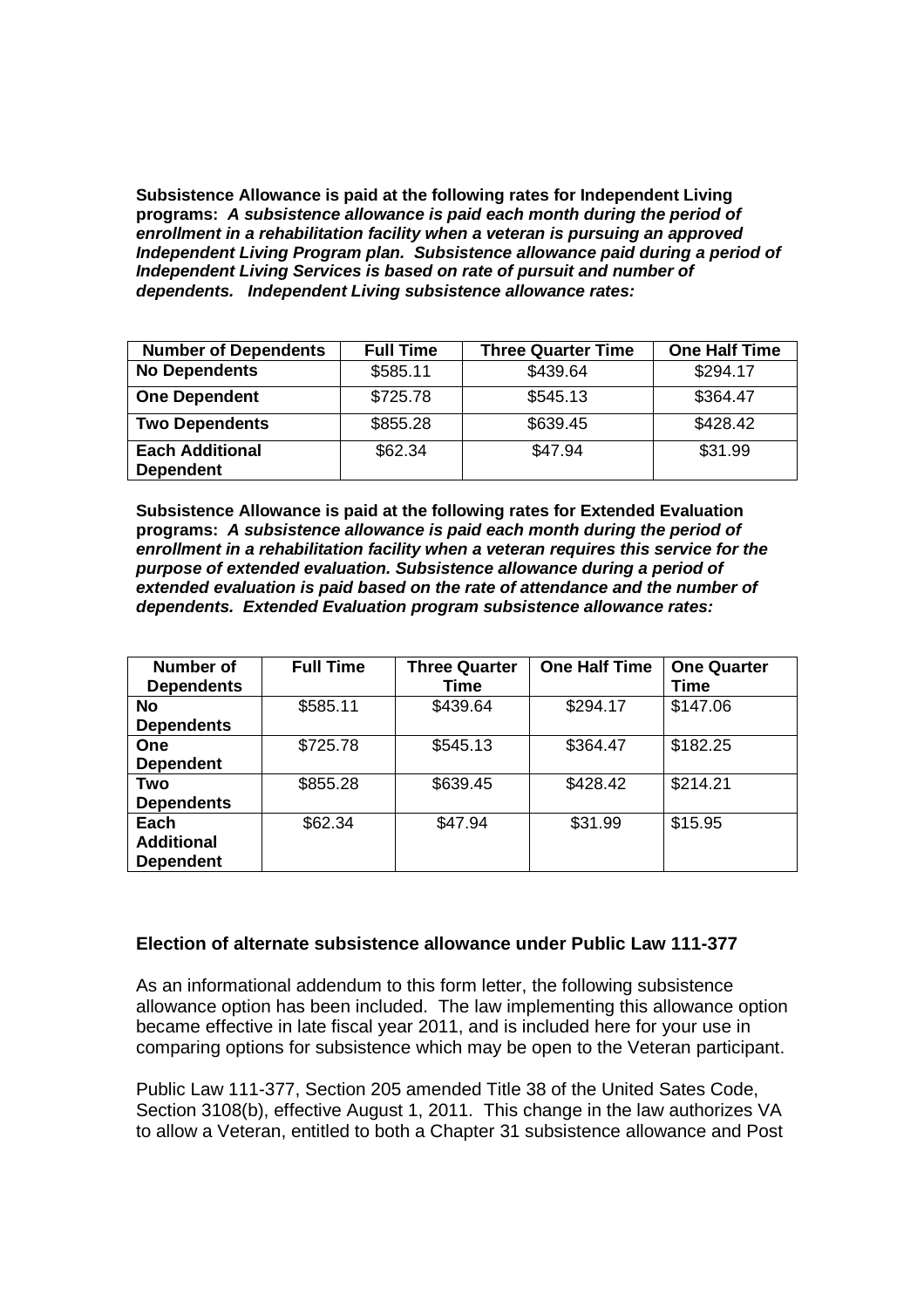9/11 GI Bill Chapter 33 educational assistance, to elect to receive a payment in an alternate amount instead of the regular Chapter 31 subsistence allowance. The alternate payment will be based on the military basic allowance for housing (BAH) for an E-5 with dependents residing in the zip code of the training facility. Training in foreign institutions and training that is solely on-line or in-home will be based on the national average BAH.

The Department of Defense (DoD) sets BAH rates each calendar year. BAH for full-time may be calculated at the DoD website:

- https://www.defensetravel.dod.mil/site/bahCalc.cfm
- Enter **year** ("2011"), **zip code** of the training facility (school, employer for OJT programs, or agency approved for work experience programs), and "**E-5**"
- Click "calculate"
- Use rate for E-5 with dependents

The following table specifies payment of the alternate subsistence allowance that VA is calling the Post-9/11 subsistence allowance:

| Payment of Post-9/11 subsistence allowance in Accordance with Public Law 111-377<br>(effective August 1, 2011) <sup>1</sup>                                                                                                          |                                                        |  |
|--------------------------------------------------------------------------------------------------------------------------------------------------------------------------------------------------------------------------------------|--------------------------------------------------------|--|
| Type of program                                                                                                                                                                                                                      | <b>BAH Payment Increments</b>                          |  |
| $ln$ stitutional: <sup>2</sup>                                                                                                                                                                                                       |                                                        |  |
| Full-time                                                                                                                                                                                                                            | Entire <b>BAH</b> of institution ZIP code              |  |
| $3/4$ time                                                                                                                                                                                                                           | 3⁄4 <b>BAH</b> of institution ZIP code                 |  |
| $1/2$ time                                                                                                                                                                                                                           | 1/2 <b>BAH</b> of institution ZIP code                 |  |
| Nonpay or nominal pay on-job training in a Federal, State,<br>local, or federally recognized Indian tribe agency;<br>vocational course in a rehabilitation facility or<br>sheltered workshop; institutional non-farm<br>cooperative: |                                                        |  |
| Full-time only                                                                                                                                                                                                                       | Entire <b>BAH</b> of agency or institution<br>ZIP code |  |
| Nonpay or nominal pay work experience in a Federal, State,<br>local, or federally recognized Indian tribe agency:                                                                                                                    |                                                        |  |
| Full-time                                                                                                                                                                                                                            | Entire <b>BAH</b> of agency ZIP code                   |  |
| $3/4$ time                                                                                                                                                                                                                           | 3⁄4 <b>BAH</b> of agency ZIP code                      |  |
| $1/2$ time                                                                                                                                                                                                                           | 1/2 <b>BAH</b> of agency ZIP code                      |  |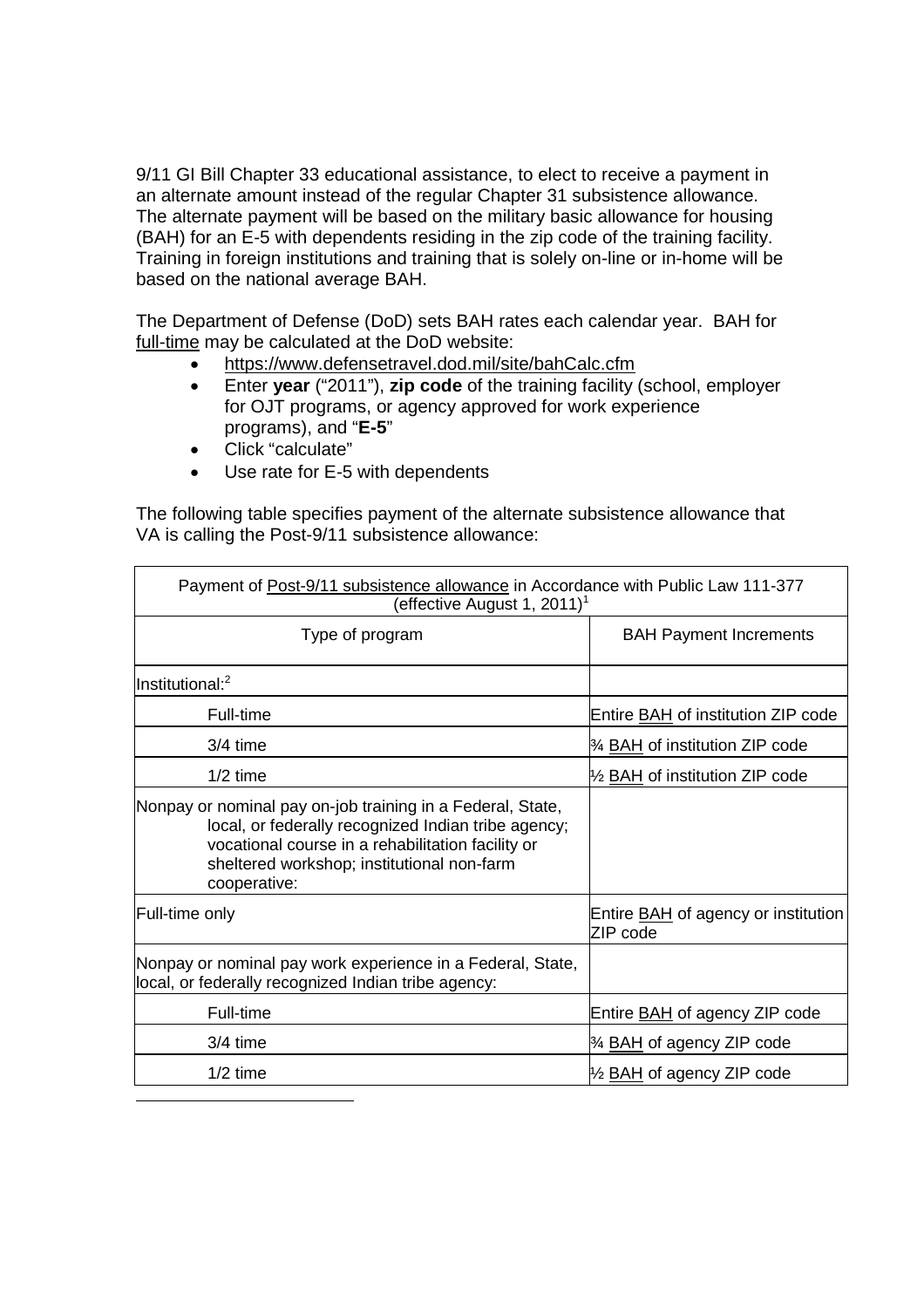| Farm cooperative, apprenticeship, or other on-job training<br>(OJT): <sup>3</sup>     |                                           |
|---------------------------------------------------------------------------------------|-------------------------------------------|
| Full-time only                                                                        | Entire <b>BAH</b> of employer ZIP code    |
| Combination of institutional and OJT (Full-time only):                                |                                           |
| Institutional greater than 1/2 time                                                   | Entire BAH of institution ZIP code        |
| OJT greater than $\frac{1}{2}$ time <sup>3</sup>                                      | Entire <b>BAH</b> of employer ZIP code    |
| Non-farm cooperative (Full-time only):                                                |                                           |
| Institutional                                                                         | Entire BAH of institution ZIP code        |
| On-job $3$                                                                            | Entire <b>BAH</b> of employer ZIP code    |
| Improvement of rehabilitation potential:                                              |                                           |
| Full-time                                                                             | Entire <b>BAH</b> of institution ZIP code |
| 3/4 time                                                                              | 3⁄4 BAH of institution ZIP code           |
| $1/2$ time                                                                            | 1/2 BAH of institution ZIP code           |
| $1/4$ time <sup>4</sup>                                                               | 1/4 BAH of institution ZIP code           |
| Training consisting of solely distance learning: $5$                                  |                                           |
| Full-time                                                                             | 1/2 <b>BAH National Average</b>           |
| $\frac{3}{4}$ time                                                                    | % <b>BAH National Average</b>             |
| $\frac{1}{2}$ time                                                                    | 1/4 BAH National Average                  |
| Training in the home, including independent instructor:                               |                                           |
| Full-time only                                                                        | 1/2 BAH National Average                  |
| Training in an institution not assigned a ZIP code, including<br>foreign institutions |                                           |
| Full-time                                                                             | <b>Entire BAH National Average</b>        |
| $\frac{3}{4}$ time                                                                    | 3⁄4 BAH National Average                  |
| $\frac{1}{2}$ time                                                                    | 1/2 BAH National Average                  |

<sup>1</sup> Effective August 1, 2011, the **Post-9/11 subsistence allowance** may be paid in lieu of subsistence allowance authorized in § 21.260(b), and is not adjusted to include dependents.

<sup>2</sup> For measurement of rate of pursuit, see §§ 21.4270 through 21.4275. Payments for courses being taken simultaneously at more than one institution are based on the BAH of the ZIP code assigned to the parent institution.